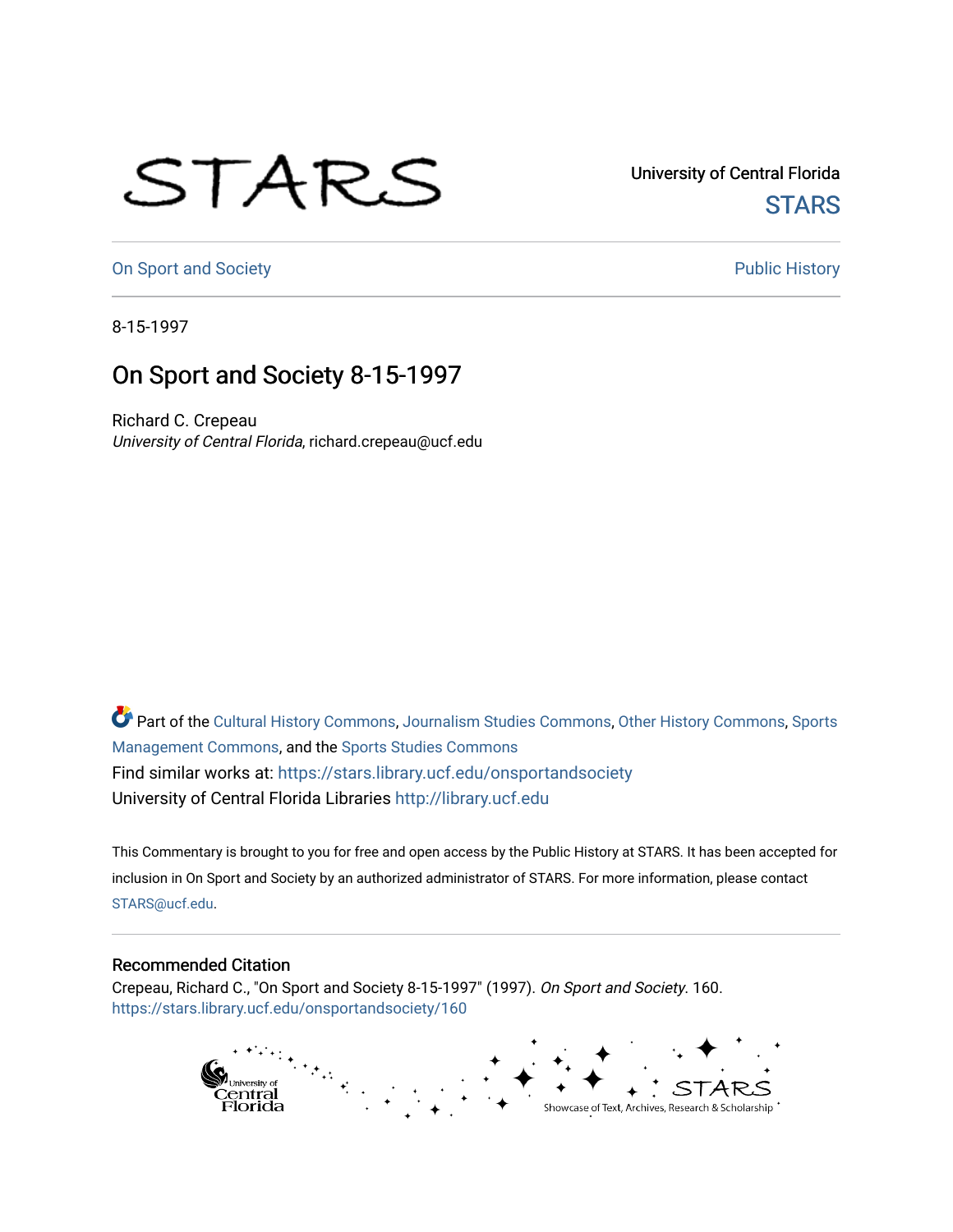## SPORT AND SOCIETY FOR H-ARETE AUGUST 15, 1997

While sitting and waiting for the National Rifle Association to intervene on behalf of Barry Switzer and Alan Iverson, and contemplating Greg Maddox signing for 11.5 million dollars per year, and Kevin Garnett turning down 17 million dollars per year and demanding 22.5, I tried to concentrate on the more important issues. For example, will Bud Selig ever leave the commissioner's office while still breathing, and, what do I think about radical realignment in baseball?

Anytime baseball people talk about something being radical, I assume that they're talking about some kind of action that was viewed as liberal about a century ago. Much to my surprise, as I started looking at radical realignment, it really is radical.

Under discussion is a complete restructuring of the two leagues as we know them, into two leagues-still called the American and National League-with two divisions each. Each division will have geography as its organizing principle. The problem is that this will relocate many teams into a new league in which they will play a very different schedule, and it could lead to either the death or standardization of the Designated Hitter. The latter is something akin to the apocalypse for National League purists, who years ago lost their purity over artificial turf and so now cling desperately to their fantasy purity.

The American League will contain the Eastern teams in two divisions of seven teams each, and the National League will contain the Western teams in two divisions of eight teams each. This will set up the possibility of another expansion by two teams in the near future.

This plan does have some appeal. East and West will again become directional terms in at least one sport, and this may help our geographically challenged sports fans who still think that Atlanta is out west because for years both the NFL and the National League said so. In more practical terms, realignment, if it is accompanied by an unbalanced schedule, would allow for the development of intense regional rivalries, and insure that teams in divisional pennant races will be playing each other in September.

One of the under-discussed problems with all sport in our time is the proliferation of teams and players that has reduced the number of times teams play each other and therefore the number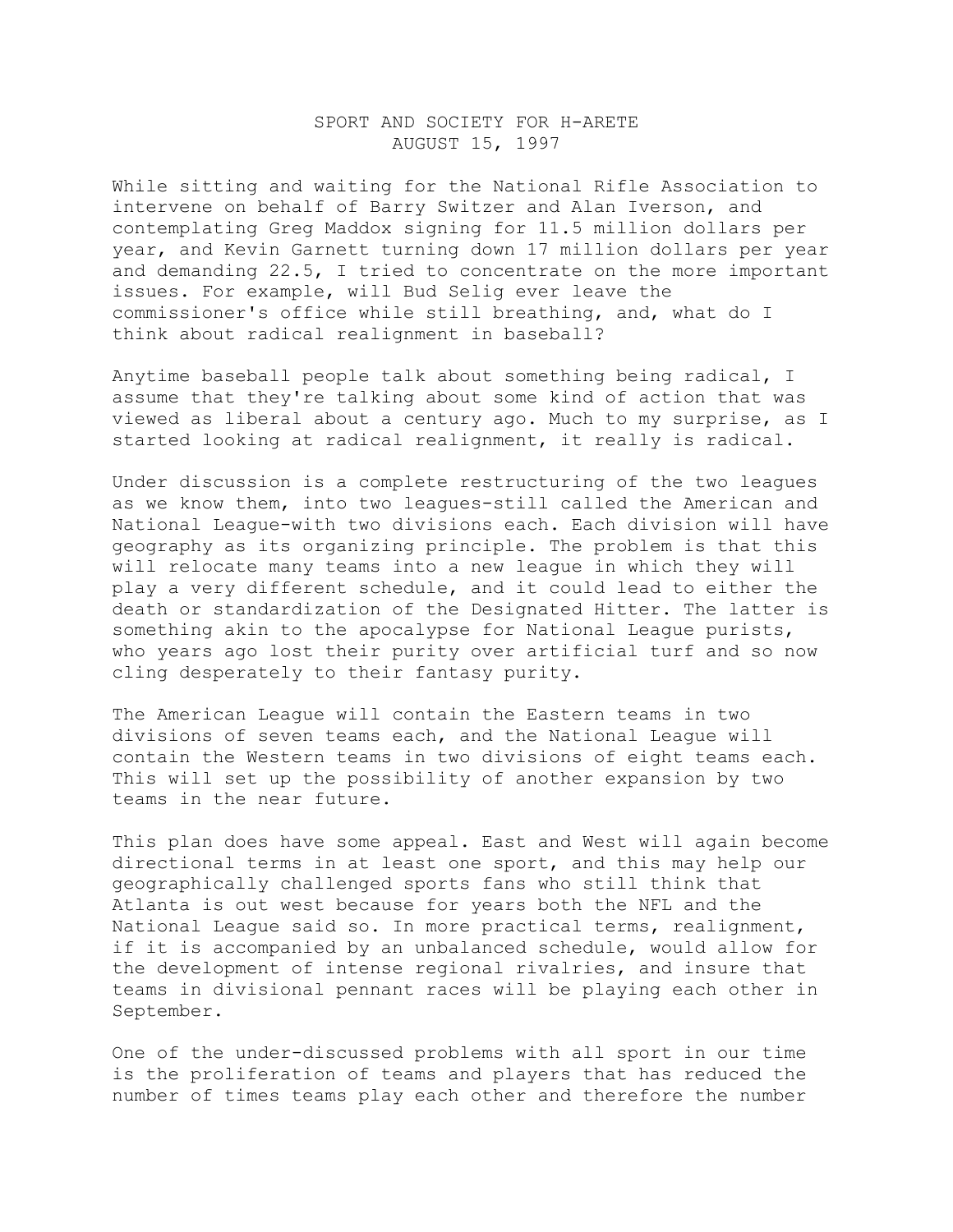of times people in any given city see the opposing players. This is part of why so many teams and players have become anonymous in many cities.

In addition this problem of anonymous players will be further reduced within leagues by the fact that a large number of games will no longer be played either before most fans are off work on one coast or after most fans go to bed on the other coast. At one time it was hoped that this problem would be eliminated by the United States Congress reducing the country to two time zones but such an excellent idea could never pass the U.S. Congress.

An added benefit to teams would be the greatly reduced travel schedule producing both savings to the owners as well as saving wear and tear on the players.

All and all these are ideas that have considerable merit.

The purists who oppose realignment talk about defending the traditions of baseball, but I am always a bit puzzled by what exactly those traditions might be. What seems to be the tradition to be defended this time, is that the American and National Leagues have existed side-by-side for a little less than a hundred years, which is a little more than the life-span of an average American.

Anything that old in America qualifies as a tradition, as this is perhaps the only society in the history of mankind to designate events as "the first annual" whatever. But then how deep and powerful is this tradition?

How many expansions have there been during this time period? How many different teams have there been in Washington, and how many are there now? How many locations have the Oakland Athletics or the Atlanta Braves called home in the last fifty years? How many different teams have there been in Seattle and Milwaukee? How many names have the Anaheim Angles had during their accumulating tradition? How many cities have been extorted into building new ball parks and giving away real estate and taxes in the defense of this same tradition? How many players were in earlier times traded off to distant cities in the name of tradition, and how many now walk easily away from tradition to another location with more dollars?

Indeed I am baffled by this defense of tradition as an argument against realignment, and so find myself persuaded more by a